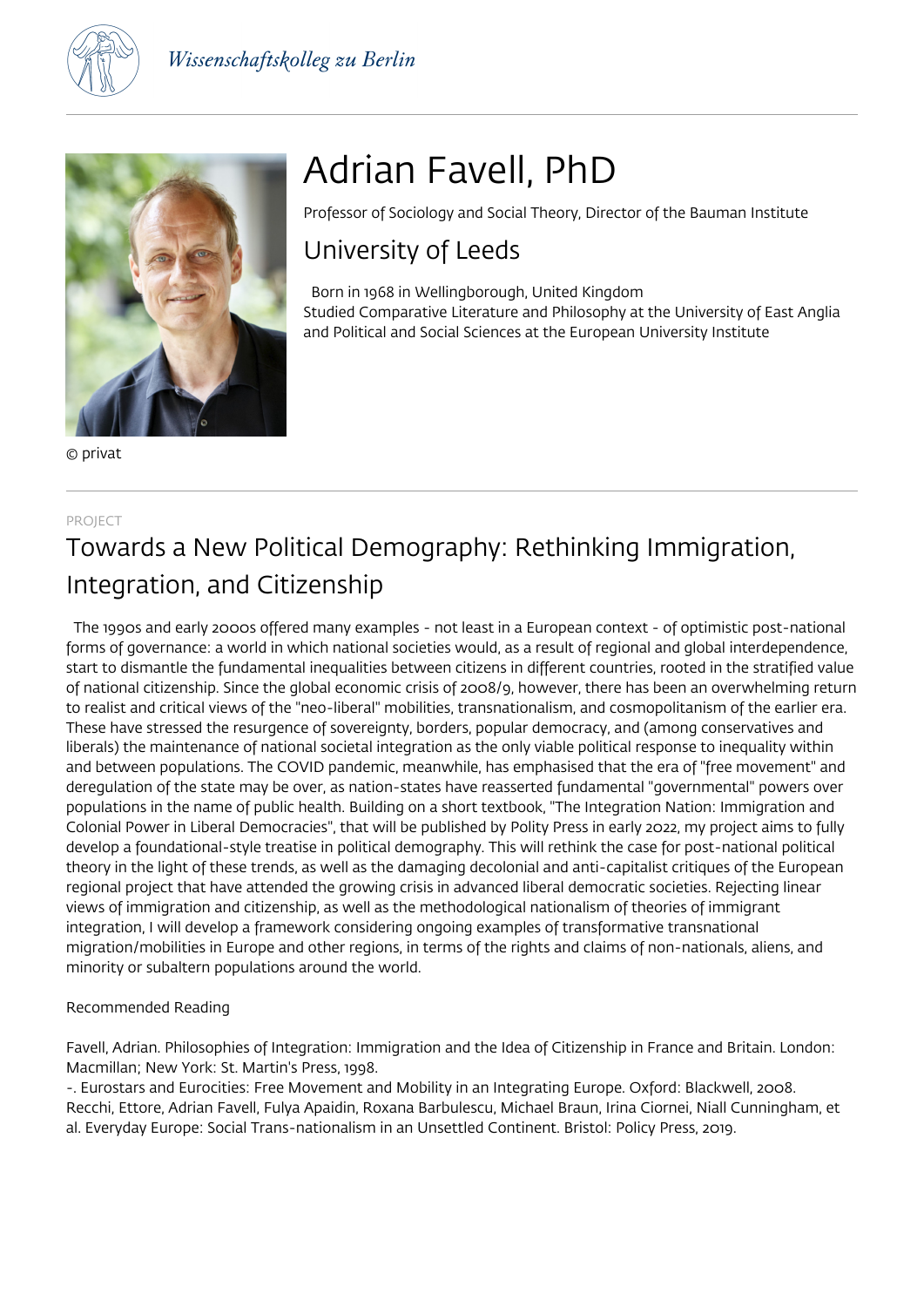# Immigration, Integration, and Citizenship: Elements of a New Political Demography

 The paper offers a critical review of the state-of-the-art in migration studies. It centres on a contrast between established comparative scholarship — elaborating progressive models of immigration, integration, and citizenship, that reflect the increasingly diverse, migrant-built societies of the North Atlantic West — and a new generation of work in the last decade, influenced by critical, anti-racist, and decolonial theory, that vehemently rejects this "Eurocentric" liberal democratic global order and self-image. My reading establishes a bridge between older neo-Weberian approaches to immigration and sovereign nation-state building and newer (or revived) Marxist-Foucauldian accounts. The latter accent the state-power building effects of bordering, managing, and cultivating "diverse" national populations and the ongoing governmental categorisation of migration and mobilities, citizens and aliens, majorities and minorities, as a key feature of neo-liberal "racial capitalism". It develops these theoretical resources in relation to a discussion of wanted and unwanted migration in advanced liberal democratic economies, "visible" forms of immigration versus "middling" forms of everyday cross-border mobility, and the limits of humanitarian arguments for open borders and expansive asylum rights. The paper sketches an alternate politics to the self-legitimating "political demography" of liberal democracy, relating the ongoing colonial power of its dominant ideas of immigration, integration, and citizenship to the preservation of massive global inequalities between "the West and the Rest".

A draft of the paper that is to be presented in November as an annual lecture for the "Journal of Ethnic and Migration Studies" will be circulated in advance to the colloquium. After a short summary presentation and an initial discussion with invited moderator Francisco Bethencourt, we will open for Q & A. The paper presents arguments developed in a short book, "The Integration Nation: Immigration and Colonial Power in Liberal Democracies", to be published by Polity Press in February 2022.